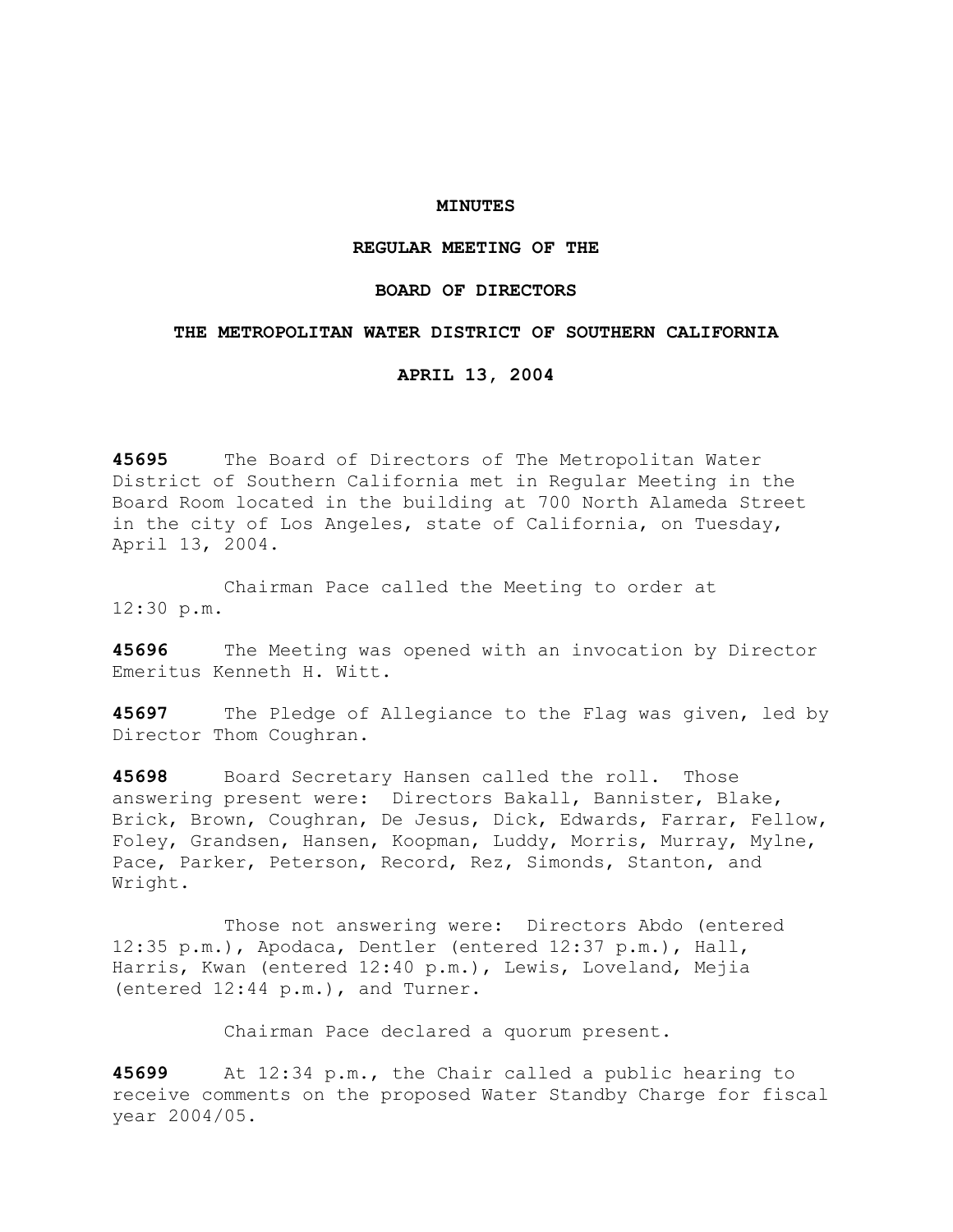Chairman Pace invited interested parties to comment on the proposed Water Standby Charge for fiscal year 2004/05. No members of the public responded. The Chair declared the public hearing closed at 12:35 p.m., stating that the Board's final action on the proposed charge is expected to take place at its regular monthly meeting on May 11, 2004.

Director Abdo took her seat at 12:35 p.m.

**45700** Chairman Pace invited members of the public to address the Board on matters within the Board's jurisdiction. No members of the public responded.

**45701** There being no objection, Chairman Pace ordered the reading of the Minutes of the Meeting of March 9, 2004, dispensed with, a copy having been mailed to each Director.

 Director Morris moved, seconded by Director Wright and carried, approving the foregoing Minutes as mailed.

**45702** The General Counsel's letter signed April 8, 2004, was presented, transmitting the credentials evidencing the appointment by the city of Los Angeles of Robert B. Simonds, as one of its representatives on Metropolitan's Board for a term ending December 31, 2004, replacing Bonny L. Herman.

 General Counsel Kightlinger reported the credentials had been examined and found legally sufficient and that the Oath of Office had been administered to Director Simonds on April 12, 2004.

 Chairman Pace ordered the credentials, together with the General Counsel's letter, received and filed.

 Following an introduction by Director Luddy, Director Simonds took his seat as a Director representing the city of Los Angeles.

Director Dentler took her seat at 12:37 p.m.

**45703** Chairman Pace announced there were no new committee assignments, and that Director Simonds' assignments would be made at a later date.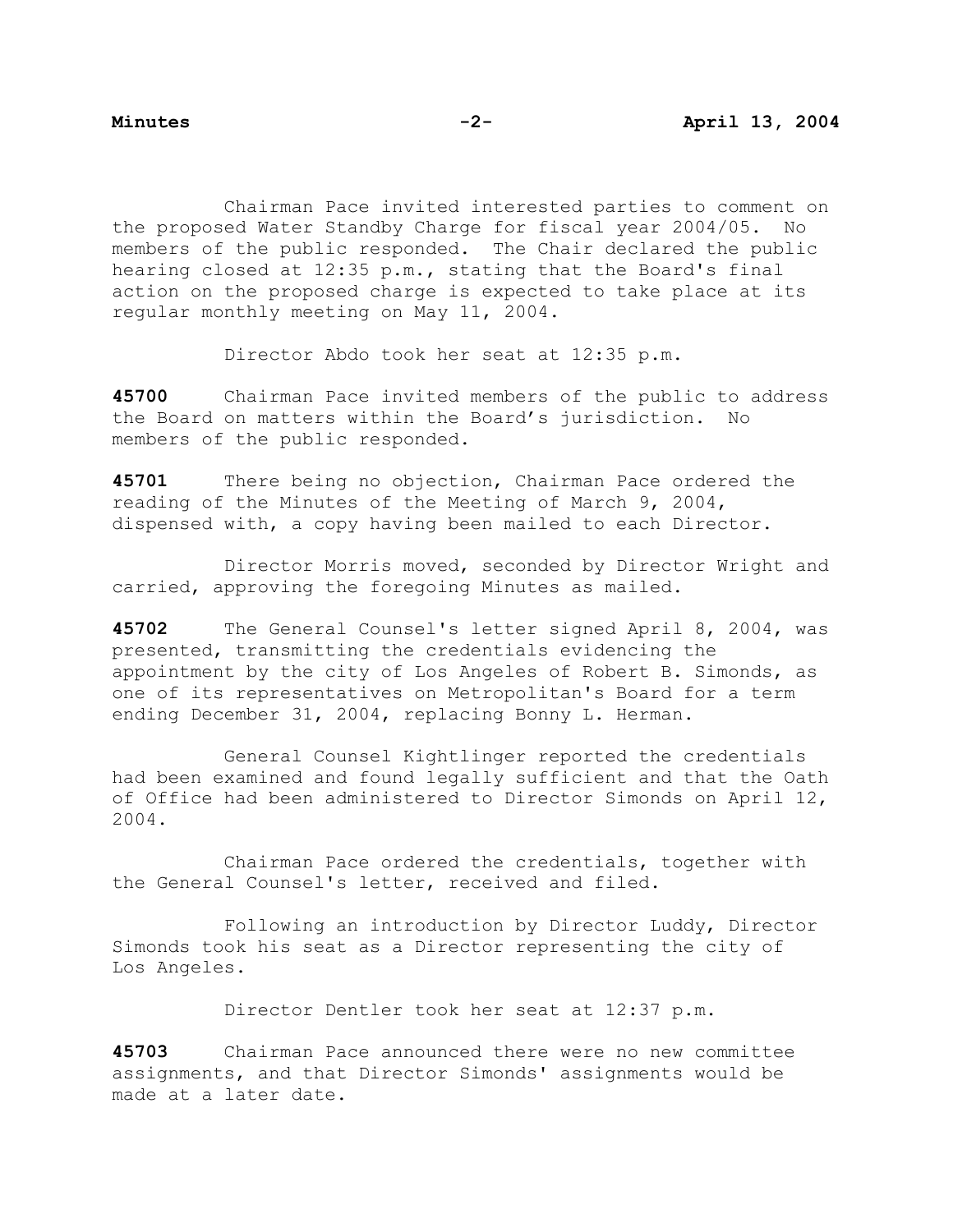**45704** Chairman Pace reported that on March 16 a Directors' Roundtable was held at the Water Quality Lab at the Weymouth facility in La Verne and at Diamond Valley Lake. Directors toured Metropolitan's state-of-the art lab and received an insight into the many facets of monitoring our water including the taste-and-odor room. At Diamond Valley Lake a tour was taken on the new trailhead and the marina, with an overview of the development on the east side. A presentation was made regarding Diamond Valley and the progress of activities taking place there. On March 27 Executive Vice President Ivey and the Chair attended the Valley-Wide Recreation and Park District's fundraising event, where a check for \$2.1 million was presented to Valley-Wide for the development of an Olympic-style aquatic center at Diamond Valley Lake. On April 8 the Chairman attended the Central Cities Association's Annual Treasures of Los Angeles, an event to celebrate individuals and organizations that have made outstanding contributions in their fields. Many local business leaders and legislators participated in this event.

Director Kwan took her seat at 12:40 p.m.

Director Luddy withdrew from the Meeting at 12:41 p.m.

**45705** Regarding Legal Department activities, General Counsel Kightlinger referred to his activity report for March dated April 7, 2004, which was distributed earlier.

 General Counsel Kightlinger reported that Metropolitan has been working closely with the Palo Verde Irrigation District on the proposed fallowing and transfer program. Staff has resolved all of the technical and substantive issues, and they are now reviewing the details to see what documents are to be filed and recorded in terms of the appropriate easements on the land and preparing the agreements to reflect that. Mr. Kightlinger stated that he expected to bring this matter back to the Board in a May/June timeframe.

 In the preferential rights case, *San Diego County Water Authority v. Metropolitan, et al*., the Court of Appeal for the San Francisco Division filed its decision on March 25, 2004, and unanimously affirmed the lower court's ruling that the matter should be thrown out. The basic finding was that this was an issue for the Legislature, not for the court. General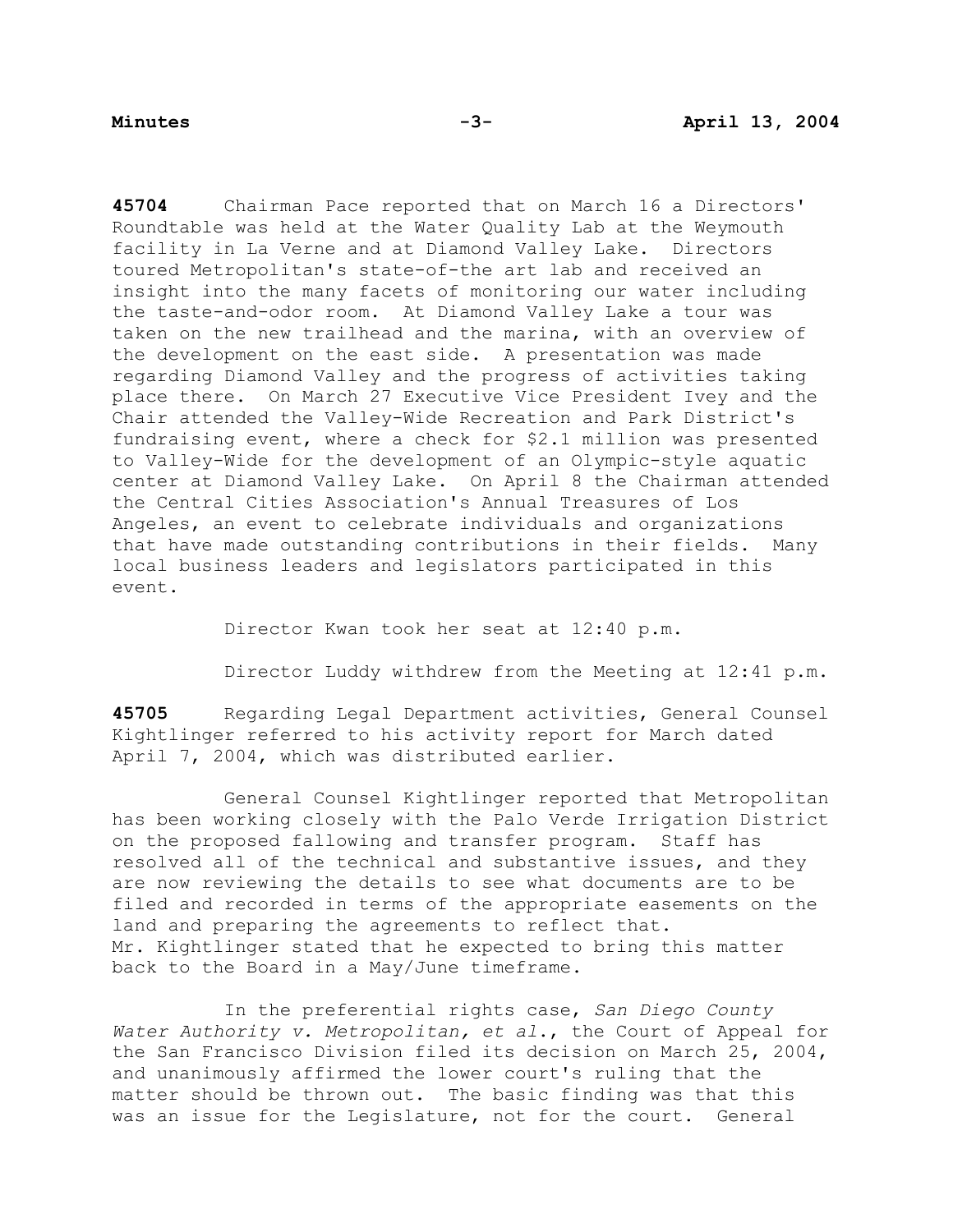Counsel Kightlinger stated he was informed that the Authority planned to petition the State Supreme Court for a hearing on the matter. In about ninety days there should be an answer to that request.

 In *Miccosukee Tribe of Indians v. South Florida Water Management District,* a case to see whether the transfer of water from one body of water to another needs to get a National Pollution Discharge Elimination System (NPDES) permit if anything is done to alter that water, the U.S. Supreme Court issued its decision on March 23, 2004. Mr. Kightlinger stated that this was an important case to Metropolitan since the NPDES permits are issued in California by the regional boards, and that would be problematic for Metropolitan since our service area covered four different regional boards that may issue different permitting requirements to move water from the Colorado River to Lake Mathews, or from Diamond Valley Lake to other storage areas. In that case Metropolitan and other amicus filed numerous briefs, but the Court's decision was that they would not decide the issue at this time since they needed more clarification of the matter. General Counsel Kightlinger reported that this was a complex issue as to whether or not there were two distinct bodies of water, and given the situation in Florida with its high water table, there may be just one body of water that the agency was just shifting back and forth. Mr. Kightlinger also stated that there was another case more on point in New York, dealing with the transportation of water for drinking purposes, and that may get to the U.S. Supreme Court in about a year.

Director Mejia took his seat at 12:44 p.m.

**45706** General Auditor Riss presented a summary report of the Audit Department's activities for the month of March. He began by noting that three reports were issued during the month. Specifically, he noted that the Official Statement for the Water Revenue Refunding Bonds, 2004 Series B Review Report; the Other Income and Expense Report; and the Construction-In-Progress Process and Controls Report were issued in March.

 Mr. Riss then conducted a brief discussion of these reports. He began with the Official Statement for the Water Revenue Refunding Bonds, 2004 Series B Report and noted that it was undertaken to provide the underwriters of the Bonds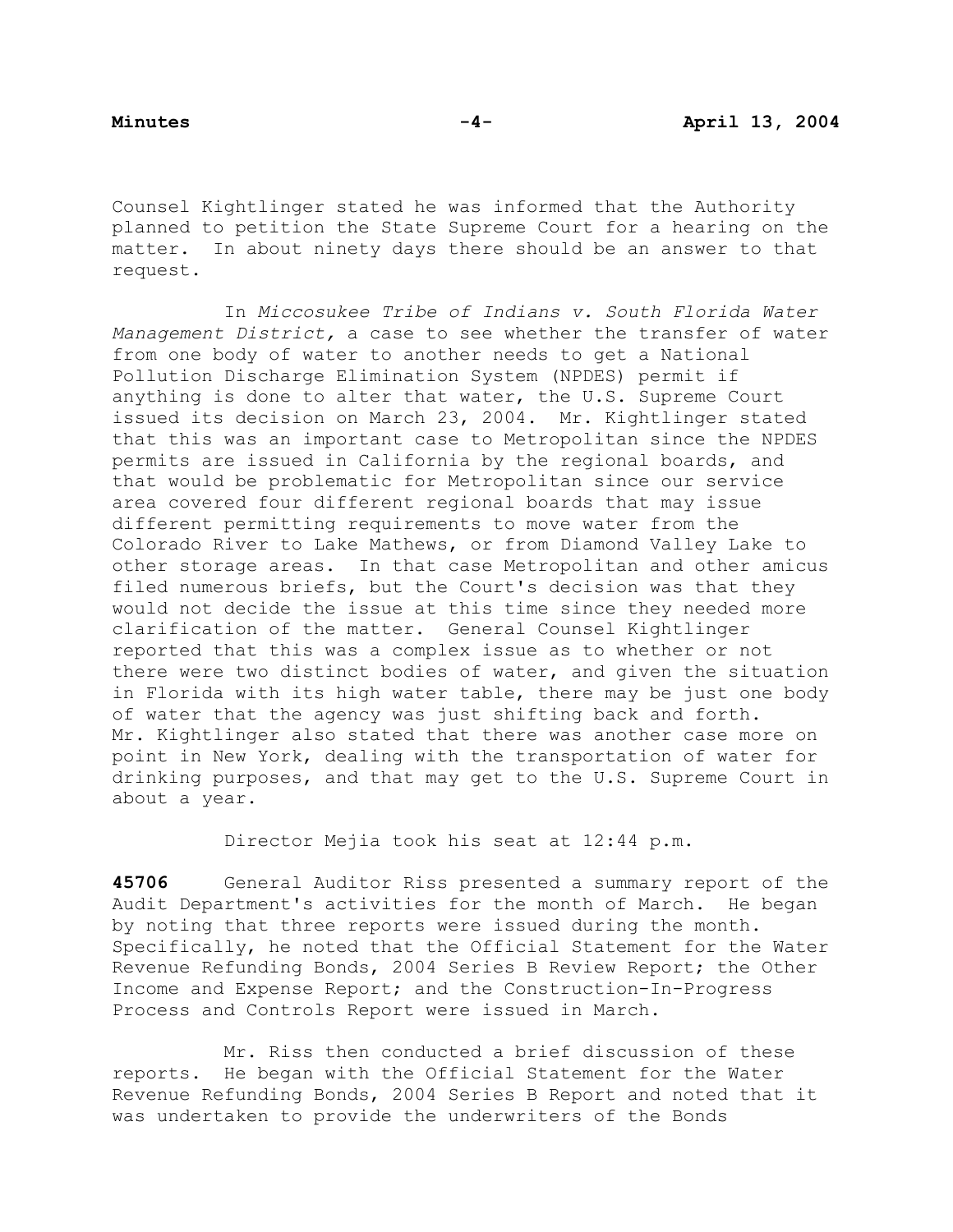"comfort" that the Official Statement for the Bonds is complete, consistent with supporting financial records and accurate in all material respects. Next, Mr. Riss stated that an audit of the Other Income and Expense Report was issued with an opinion that the accounting and administrative procedures included those practices usually necessary to provide for a satisfactory internal control structure. He added that there were no reportable findings on this examination, which indicated the controls were particularly well established and in place. Finally, Mr. Riss reported that an audit of the Construction-In-Progress Process and Controls Report was issued with an opinion that the accounting and administrative procedures included those practices usually necessary to provide for a generally satisfactory internal control structure. He added that this review was limited to evaluating the accounting and administrative controls over the Construction-In-Progress account as well as compliance with generally accepted accounting principles and Metropolitan's Administrative Code. Mr. Riss noted that comments and recommendations were made in the report to improve controls over periodic reporting, interest capitalization and charges made to completed appropriations; and he reported that management has already implemented corrective actions for these concerns.

**45707** Chairman Pace presented to Chief Executive Officer Gastelum a pin for his ten years of service at Metropolitan, both as a Deputy General Counsel and the Chief Executive Officer.

**45708** Regarding Colorado River, Bay-Delta, and CALFED matters, Chief Executive Officer Gastelum referred to his activity report for March dated April 6, 2004, which was distributed earlier.

 Regarding the Bay-Delta/State Water Project matters, Chief Executive Officer Gastelum reported that Senator Dianne Feinstein now has a bill she believes is ready to proceed and intends to take it to the full committee on CALFED later this month. Mr. Gastelum stated that Congress is currently in recess and that Senator Feinstein has been meeting with stakeholders. He remarked that although the bill is not anywhere near approaching the bill that started out, it still achieves our major objectives of authorizing, at the federal level, federal participation and financial assistance for major components of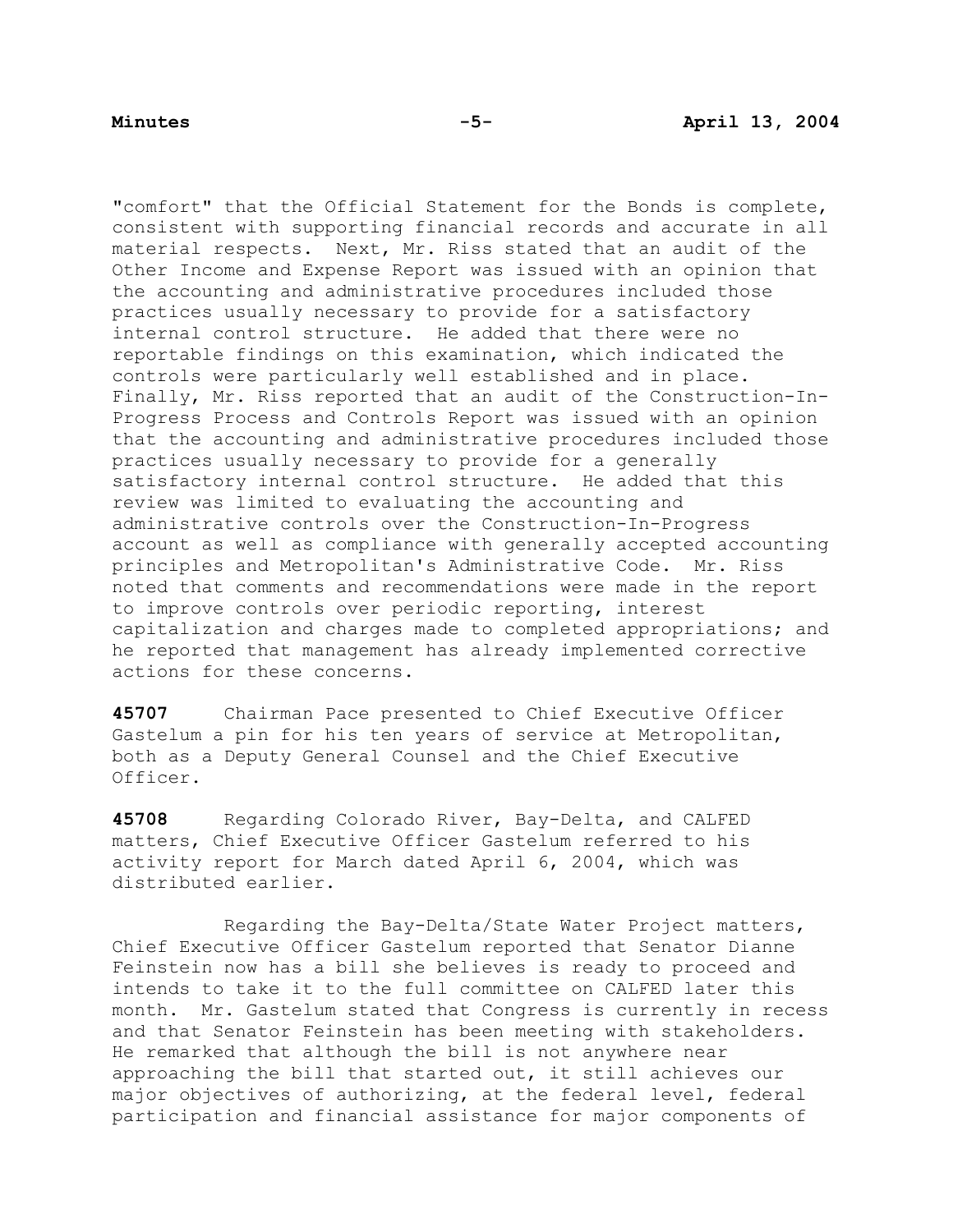CALFED, including Banks pumping plant going to 8,500 cubic-feetper-second and the Environmental Water Account. At this time it is anticipated that there will be success on the Senate side. Senator Pete Domenici from New Mexico has approved this bill going ahead on its own. Congressman Richard Pombo stated his intention that the bill would get out of Congress this year. From the state side, Mr. Gastelum, commented that the Bay-Delta Authority is focusing on Senator Mike Machado's concerns. Senator Machado had introduced legislation that would have required a number of actions (beyond the CALFED Record of Decision) as conditions for California going forward with CALFED, and in particular the Banks pumping plant operating at 8,500 cfs. Senator Machado is now amending his bill, and it appears that the approach he will take is that any federal use of Banks, the capacity in Banks, would be contingent on the Central Valley Project agreeing to meet salinity standards, in particular at Vernalis relating to the San Joaquin River. Mr. Gastelum advised the Board that he would keep them apprised of the developments as they occur.

Referring to the state audit, Chief Executive Officer Gastelum reported that the state auditors advised that their report would be completed in May. Mr. Gastelum stated that he expects that the report will be provided to Metropolitan at the same time it is distributed, and that Metropolitan would have an opportunity to comment. Mr. Gastelum commented that it appeared, based on the questions that the auditors have asked over the last 45 days, that they have expanded their area of interest beyond the four areas that were identified.

 Chief Executive Officer Gastelum announced that the American Society for Public Administration selected Executive Vice President Gilbert Ivey as an awardee for the 2004 Tom Bradley Equal Opportunity award, scheduled for May 13, 2004.

 Chief Executive Officer Gastelum stated that Metropolitan's internal employee news communication, both print and on-line editions of *People Interactive*, took top awards in the nation by the League of American Communications Professionals based in San Diego. The print edition rated No. 1 overall, and the on-line edition rated No. 9 overall out of more than 350 submitted publications. Metropolitan beat out some major national companies. Mr. Gastelum then recognized the staff members who contributed to the publications' success: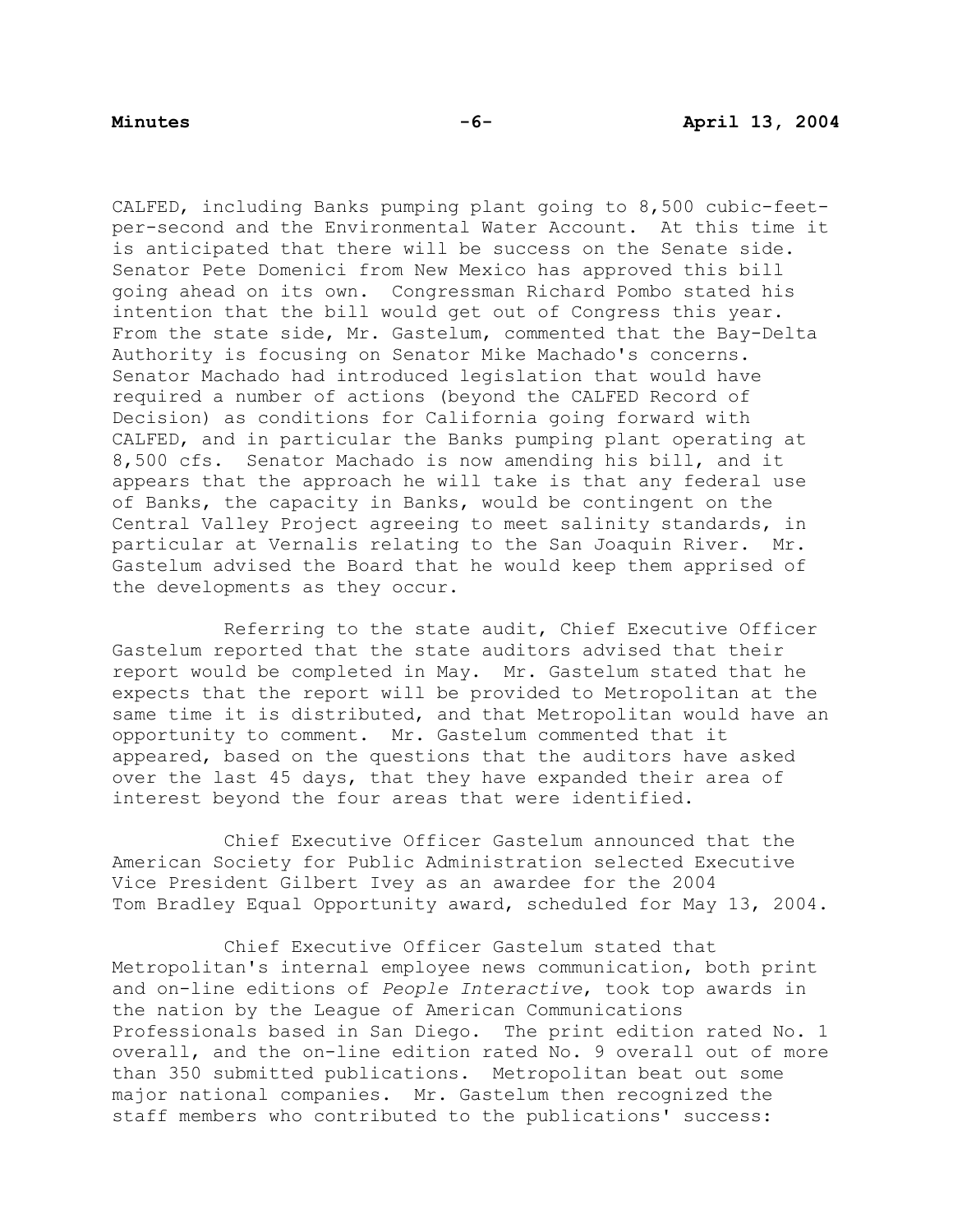Joe Pomento, Principal Editor of the publication Christa Marks, Web Manager for the on-line version Carole Scurlock, Designer for the on-line edition Thair Peterson, Writer for the on-line and printed versions Chris Hamawi, Writer for both editions and on-line Managing Editor Greg Osti, Designer for the on-line edition Denis Wolcott, Section Manager, editing Charles Trevino and Adan Ortega, Members of the editorial team Suresh Radhakrishnan, Contributor Patti Arlt, Contributor Paul Beswick, Contributor Irwin Jankovic, Contributor Sharon Muravez, Contributor Jose Vergara, Contributor Irene Sinohui, Contributor Kate Monfort, Contributor

 Chief Executive Officer Gastelum commented on his long-planned speaking engagement in Orange County that he had to miss because of his call to Washington, D.C. In his absence Chief Operating Officer Debra Man spoke on his behalf, which meeting was a success.

 Chief Executive Officer Gastelum reported that Vice President Dennis Underwood was on a nine-day trip down the Colorado River attended by Assistant Secretary of Interior Bennett Raley, Pat Mulroy from Nevada, a couple of representatives from Arizona, and distinguished members of the press. Assistant Secretary Raley is hoping that this trip would be an important time for key representatives of the Basin States to spend quality time together to talk about the issues facing them — especially the looming shortage on the river and with no system or formula in place on how that would be addressed. Mr. Gastelum commented that Mr. Raley is hoping that there would be some dialog that would put everyone on a positive note.

**45709** The reports of the Standing Committees are as follows:

Chairman Pace reported the Executive Committee, at its meeting of March 23, approved Agenda Items 8-7 and 8-8. The committee also discussed and approved the proposed items for April's Board and committee agenda items. The committee heard reports on activities of the Special Committee on Water Education, the Ethics Subcommittee, and the Colorado River Board. Chief Executive Officer Gastelum reported on Metropolitan's activities. He provided an update on the meetings he had with Lester Snow, Director of the Department of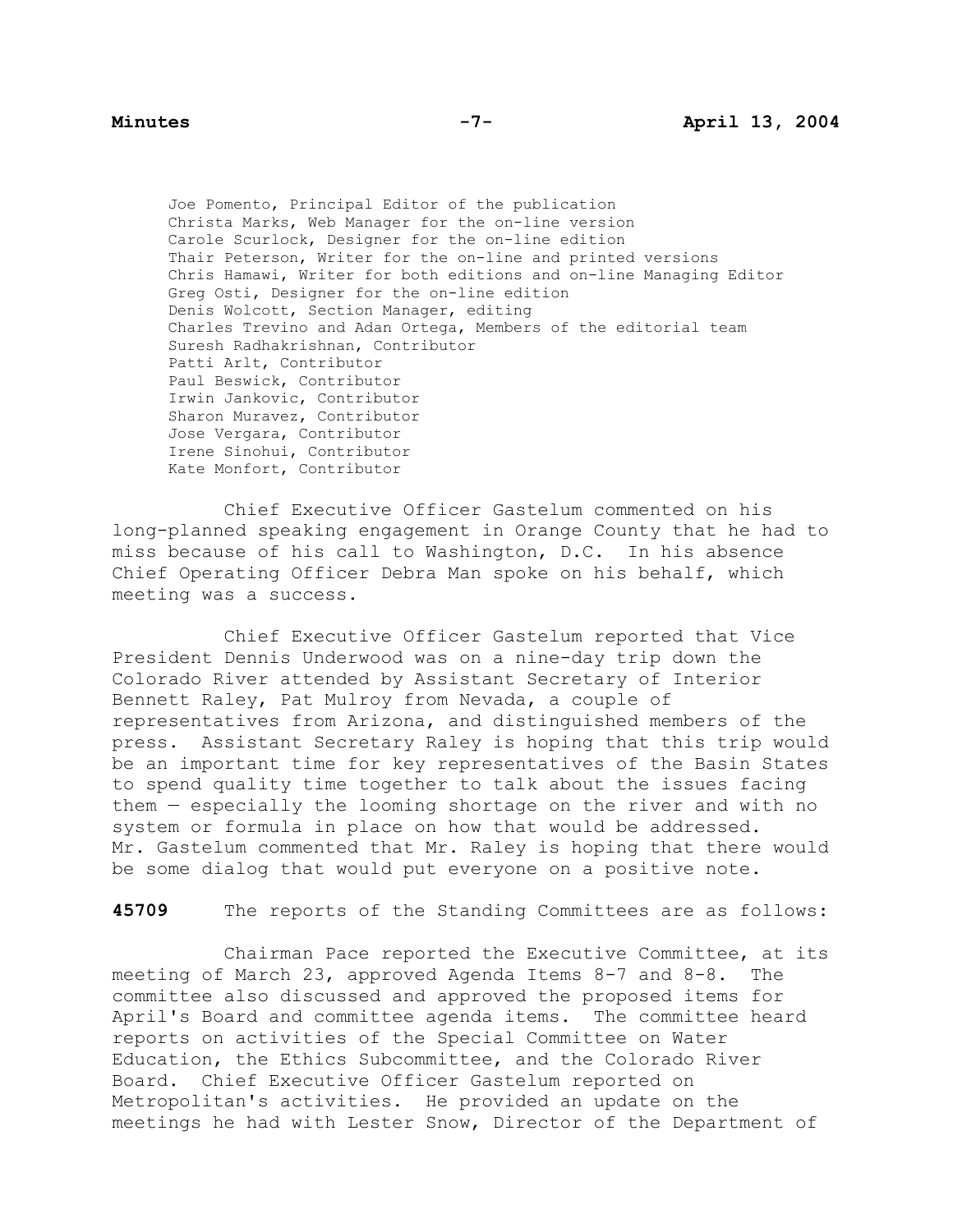Water Resources, and Secretary Michael Chrisman of the State Resources Agency on the Governor's review of the efficiency of government. Mr. Gastelum also reported on the U.S. Department of Defense's exemption bill and how he would be communicating with Directors and member agencies to join Metropolitan in opposing the Department's exemption. Both the Chief Executive Officer and the General Counsel gave an update on the Palo Verde Irrigation District and the Quantification Settlement Agreements.

Asset, Real Estate and Infrastructure Policy Committee Chairman Record reported the committee approved Agenda Item 9-3, and requested that it be placed on the Consent Calendar. The committee deferred Agenda Item 9-4, the Phase II final design of the Diamond Valley Recreation East Marina Program. The report on the adoption of resolution of necessity for the San Diego Pipeline No. 6 Project was withdrawn. The committee heard reports on Information Technology Benchmarking and the Arroyo Seco property. The report on the Diamond Valley Recreation area was deferred.

 Budget, Finance and Investment Committee Chairman Mylne reported the committee unanimously approved Agenda Item 9-2. The committee heard oral reports on fiscal year 2004/05 budgets for the Water Systems Operations Group and the Ethics Office. The committee also heard a report on Metropolitan's quarterly financials. Committee Chairman Mylne announced there would be a Board workshop on Metropolitan's interest rate swap and debt portfolio on April 20, 2004.

Communications, Outreach and Legislation Committee Chairman Fellow reported the committee approved Agenda Item 8-6. The committee heard reports on the legislative activities from both Washington, D.C., and Sacramento. Committee Chairman Fellow commented on the appearance of Chief Executive Officer Gastelum on the Lou Dobbs water quality segment of the *Tonight* show that aired on CNN March 15, 2004. Mr. Gastelum discussed the chromium 6 plume emanating from a Pacific Gas & Electric facility at Topock, California.

 Engineering and Operations Committee Chairman Wright reported the committee approved Agenda Items 8-1, 8-2, and 8-3. The committee was requested to withdraw Agenda Item 9-1, site preparation activities for the Skinner Expansion No. 4 Program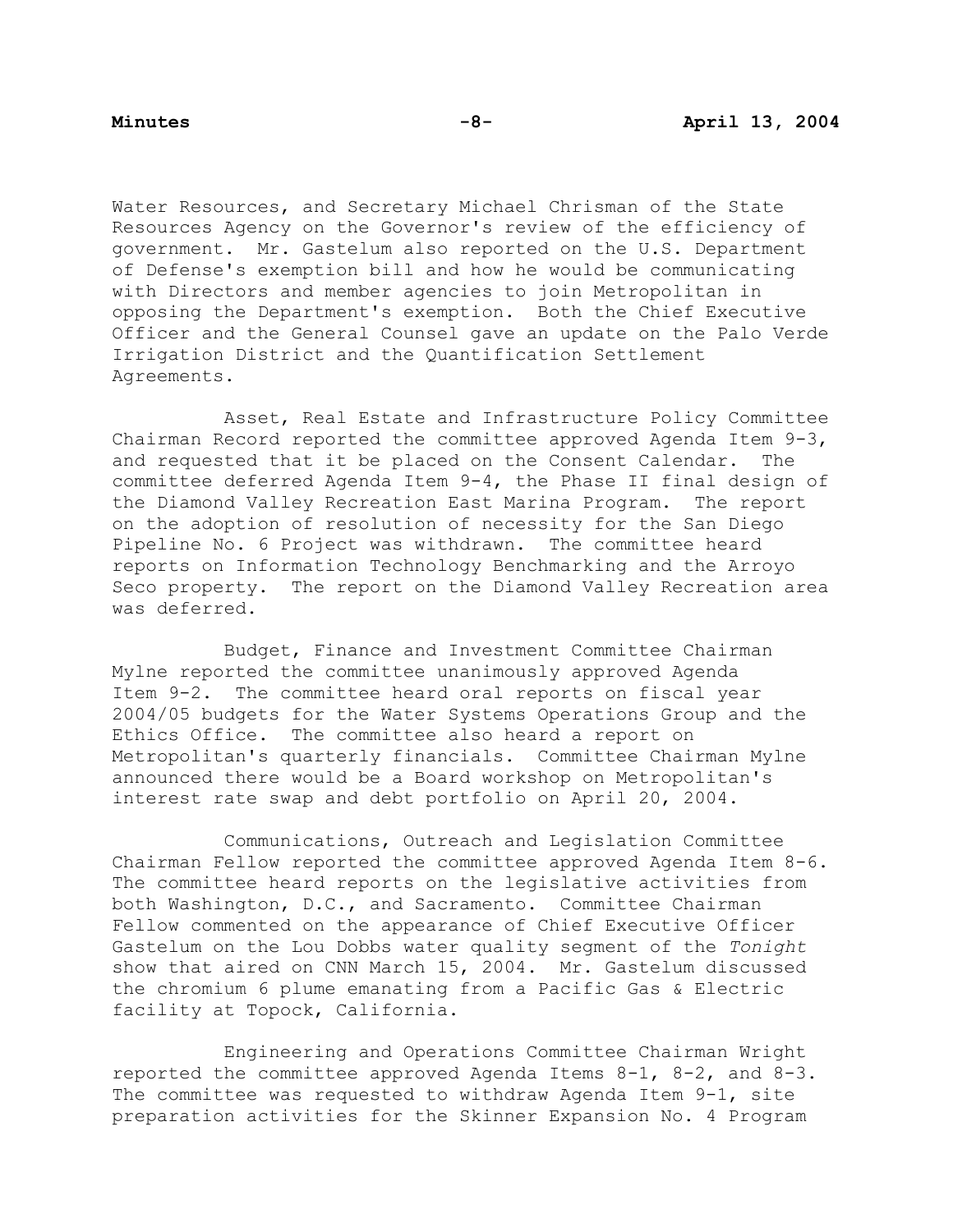and the Skinner Oxidation Retrofit Program. The committee heard oral reports on the Inland Feeder Program, system operations, and engineering activities. The committee received a presentation on Agenda Item 11-2, the proposed amendment to the Administrative Code regarding the streamlining and minimizing costs of Metropolitan service interruptions lasting seven days or less.

 Legal, Claims and Personnel Committee Chairman De Jesus reported the committee approved Agenda Item 8-4. In closed session the committee heard reports on the Management and Professional Employees Association negotiations and the litigation regarding the Arrowhead East and West tunnel contracts.

 Water Planning, Quality and Resources Committee Vice Chairman Bakall reported the committee approved Agenda Items 8-5 and 9-5 as amended. The committee heard reports on Bay-Delta and State Water Project matters, the System Overview Study, and the Water Surplus and Drought Management Plan Report on water supply and demand. The committee received a presentation from San Diego County Water Authority and Olivenhain Municipal Water District requesting a replenishment discount for filling emergency storage at Olivenhain Reservoir. The committee discussed refinements to existing Board policy positions on cost allocation and financing of CALFED Bay-Delta actions.

**45710** Chairman Pace announced that Agenda Items 9-1 and 9-6 were withdrawn, and Agenda Item 9-4 deferred, from the agenda.

 Director Coughran moved, seconded by Director Rez and carried, and the Board approved the Consent Calendar Items, **M.I. 45711** through **M.I. 45719,** as follows:

**45711** Adopted the California Environmental Quality Act (CEQA) determinations and (a) appropriated \$2 million in budgeted Capital Investment Plan funds (Appropriation No. 15346, No. 6, from the Construction Funds); and authorized (b) all work up to award of a competitively bid construction contract for the Jensen Chlorine Containment and Handling Facilities (CCHF) project; (c) preliminary design of the Mills CCHF project; and (d) amending the professional services agreement with Lee & Ro, Inc. for a new not-to-exceed total of \$2.575 million, as set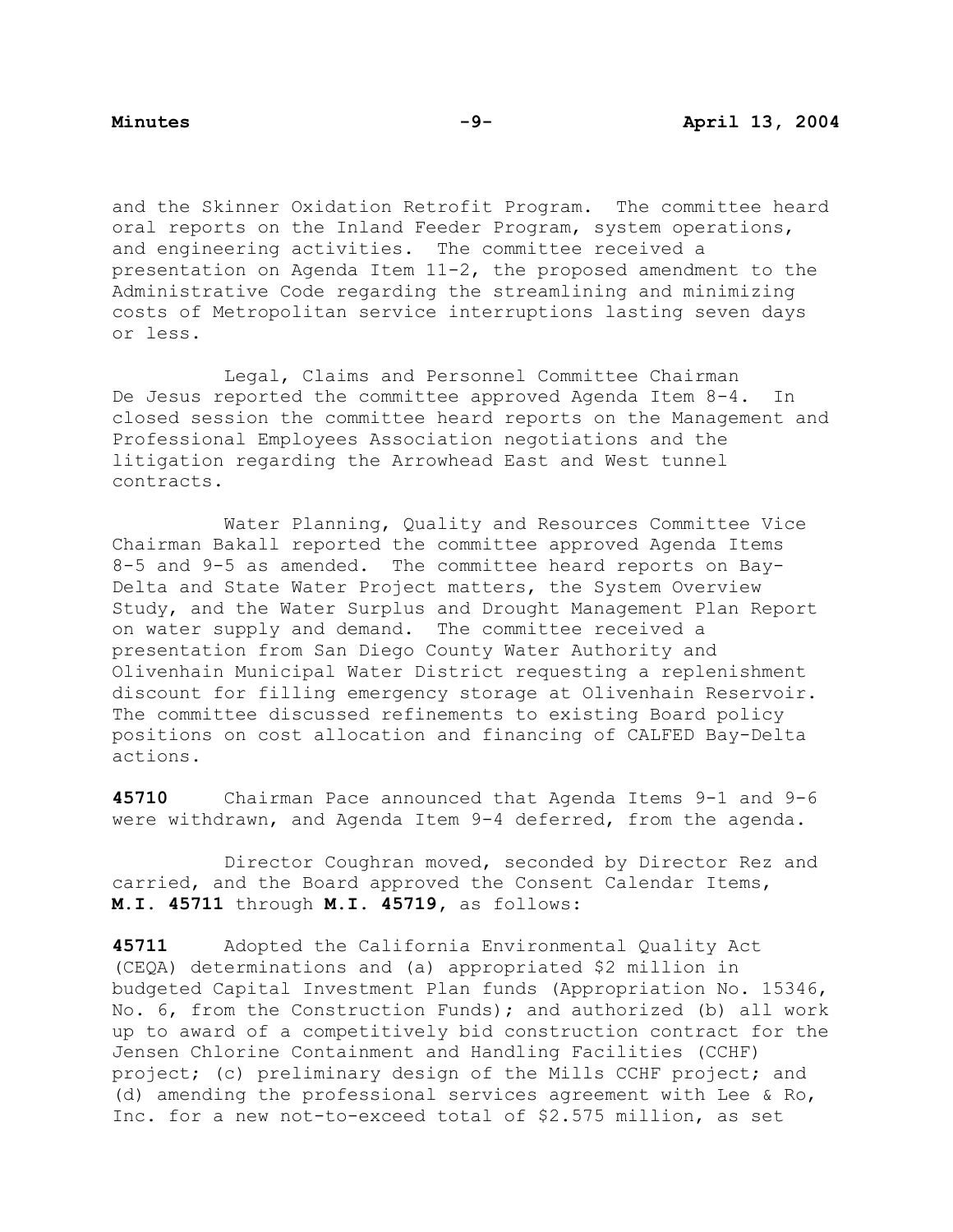forth in the letter signed by the Chief Executive Officer on March 25, 2004.

**45712** Adopted the CEQA determination and (a) appropriated \$1.04 million in budgeted funds (Appropriation No. 15369, No. 8, from the Construction Funds); and (b) awarded a construction contract in the amount of \$683,735 to Tri-Technic, Inc. to perform all work as described in Specifications No. 1491 for the Weymouth Plant-Convert Filter Building No. 2 Washwater Pumps to Variable Frequency Drive Project, as set forth in the letter signed by the Chief Executive Officer on March 23, 2004.

**45713** Adopted the CEQA determinations and (a) appropriated \$900,000 in budgeted funds (Appropriation No. 15371, No. 5, from the Construction Funds; and authorized (b) the Jensen Solids Handling Facilities Project preliminary design activities; (c) replacement of four Jensen Module No. 1 filter valves; and (d) an increase in the Chief Executive Officer's authority to execute construction change orders from \$622,000 to \$760,000 (no increase in appropriated funds is required) for the Skinner Solids Handling Facilities Project, as set forth in the letter signed by the Chief Executive Officer on March 23, 2004.

 Directors Mejia and Morris requested to be recorded as abstaining.

**45714** Adopted the CEQA determination and authorized the Chief Executive Officer to enter into an agreement, in form approved by the General Counsel, with Los Angeles Department of Water and Power to refund the 2.4 percent overbillings for Service Connection LA-35 from April 1993 through July 2003, as set forth in the letter signed by the Chief Executive Officer on March 29, 2004.

**45715** Adopted the CEQA determination and authorized the Chief Executive Officer to enter into an Environmental Water Account demand shifting agreement with the California Department of Water Resources consistent with the terms in Attachment 1 to the letter signed by the Chief Executive Officer on March 23, 2004, and in form approved by the General Counsel.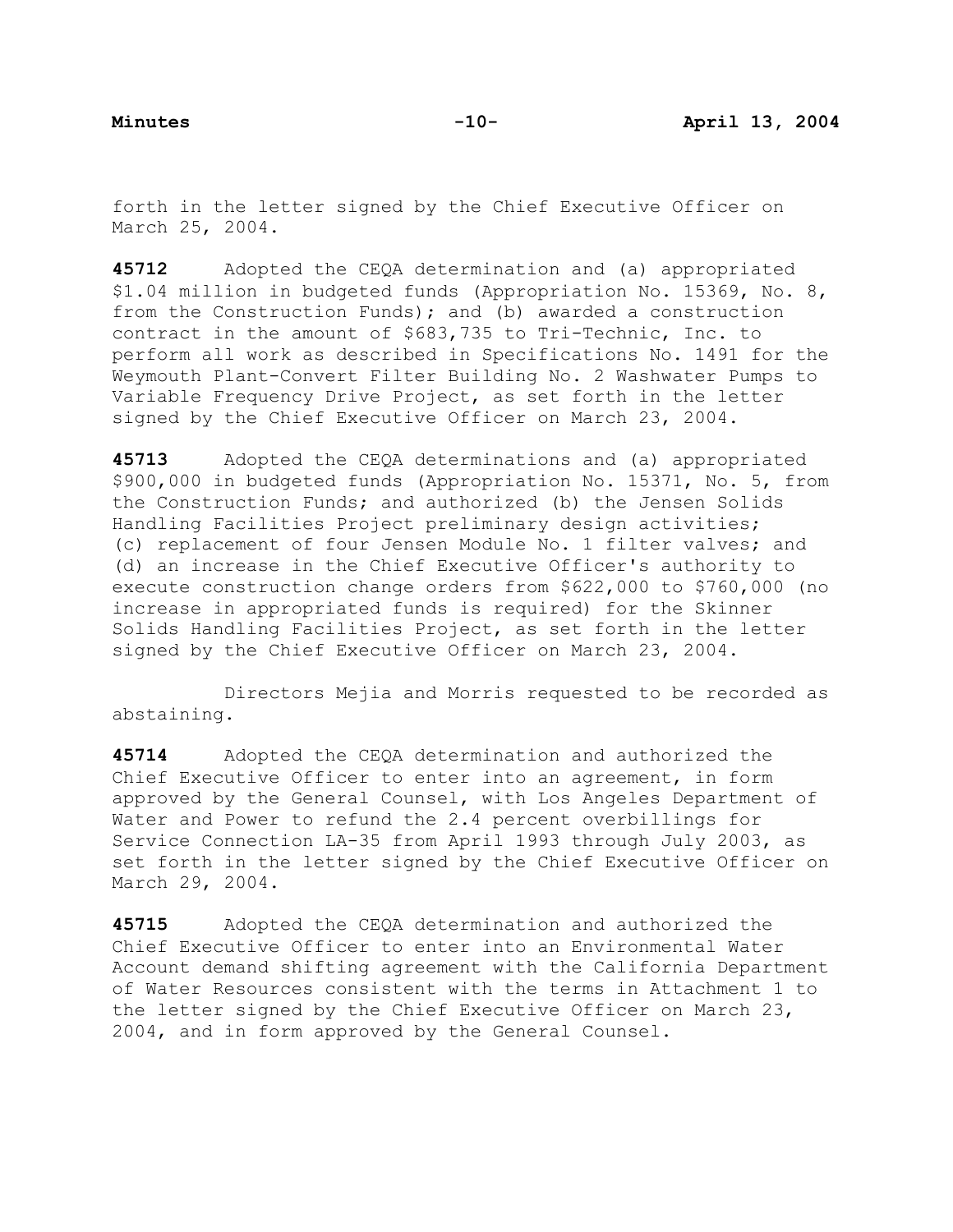**45716** Adopted the CEQA determination and opposed Senate Bill 1720 (Alarcon) – Metropolitan water districts: civil service, as set forth in the letter signed jointly by the Chief Executive Officer and the General Counsel on March 30, 2004.

 Director Dentler requested to be recorded as abstaining.

**45717** Adopted the CEQA determination and (a) granted conditional approval for Annexation No. 83, concurrently to Calleguas Municipal Water District and Metropolitan, conditioned upon receipt in full of annexation fee of \$83,023 to Metropolitan if completed by December 31, 2004, or if completed later, at the then current annexation charge rate; (b) approved Calleguas' proposed Plans for Implementing Water Use Efficiency Guidelines; and (c) adopted resolution of intention **(Resolution 8900)** to impose water standby charge within the proposed annexation territory, substantially in the form of Attachment 3 to the letter signed by the Chief Operating Officer for the Chief Executive Officer on March 16, 2004, said Resolution entitled:

# **RESOLUTION OF THE BOARD OF DIRECTORS OF THE METROPOLITAN WATER DISTRICT OF SOUTHERN CALIFORNIA GIVING NOTICE OF INTENTION TO IMPOSE WATER STANDBY CHARGES CONTINGENT UPON ANNEXATION**

 Director Grandsen requested to be recorded as abstaining.

**45718** Adopted the CEQA determination and opposed the exemptions by the U.S. Department of Defense to modify federal environmental laws as they currently apply to operations and management of military ranges, as set forth in the letter signed by the Chief Executive Officer on March 17, 2004.

**45719** Adopted the CEQA determination and (a) appropriated \$5.603 million in budgeted CIP funds (Appropriation No. 15376, No. 3, from the Pay-As-You-Go Fund); and authorized (b) entering into a contract with Nth Generation Computing, Inc./Hewlett-Packard Company in an amount not to exceed \$513,000 to purchase needed IT server components to build out Metropolitan's recovery site; and (c) entering into a contract with SBC Data Comm, Inc. in an amount not to exceed \$426,000 to purchase needed IT voice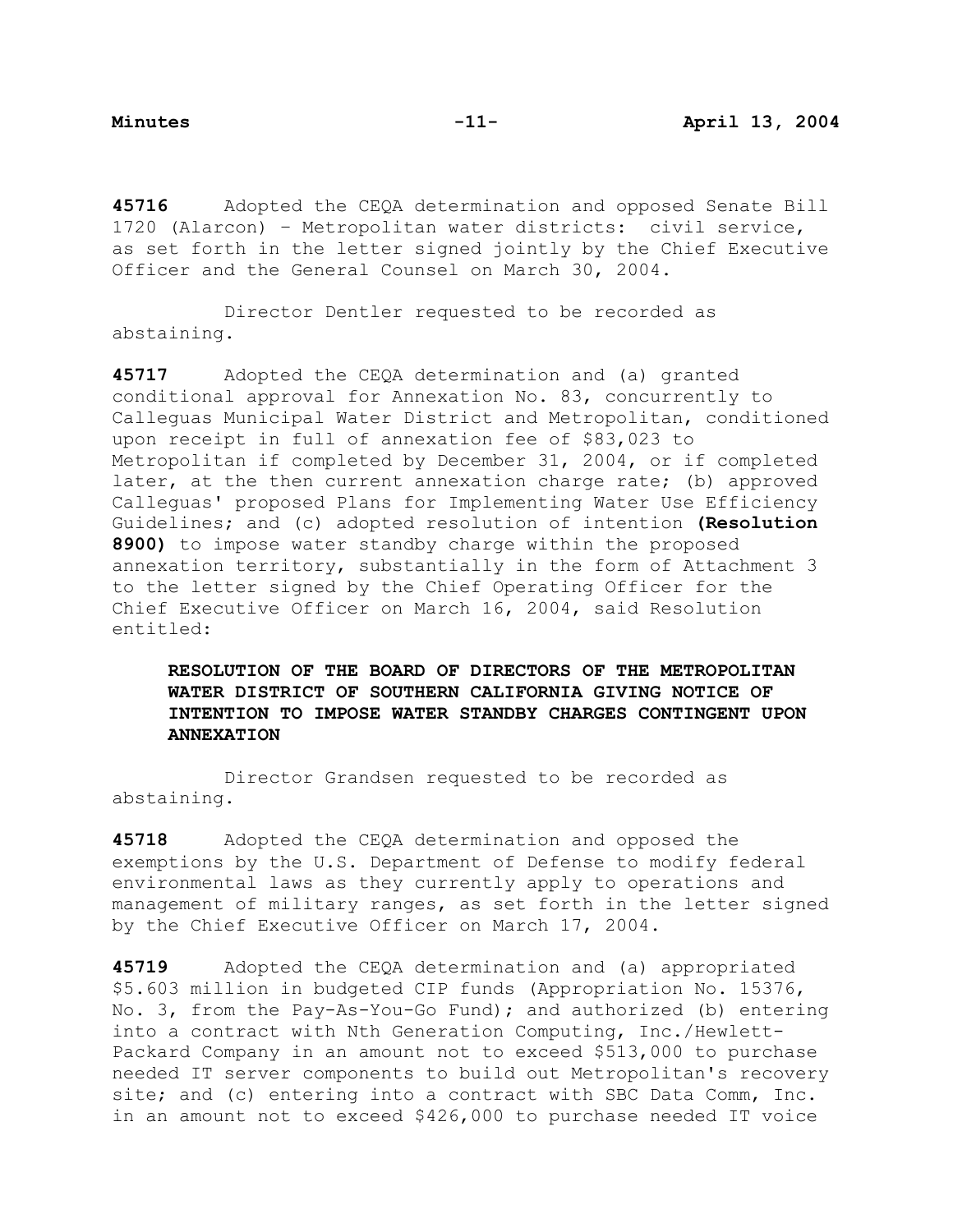and data network components to build out Metropolitan's recovery site, as set forth in the letter signed by the Chief Executive Officer on March 30, 2004.

**45720** Director Blake moved, seconded by Director Morris, that the Board adopt the CEQA determination and (a) adopt the Third Supplemental Resolution to Resolution 8386 **(Resolution 8901)** relating to the issuance of Waterworks General Obligation Refunding Bonds; (b) approve an increase in General Fund Appropriation No. 15409 in the amount of \$1.175 million, against which to charge expenses associated with the sale of water revenue bonds and interest rate swaps; and (c) authorize General Fund Appropriation No. 15418 in the amount of \$240,000, against which to charge expenses associated with the sale of waterworks general obligation bonds; and (d) authorize the reimbursement of expenses paid from the General Fund by bond proceed, with the authorization to expire on December 31, 2004, as set forth in the letter signed by the Chief Executive Officer on March 23, 2004; said Resolution entitled:

**RESOLUTION OF THE BOARD OF DIRECTORS OF THE METROPOLITAN WATER DISTRICT OF SOUTHERN CALIFORNIA AMENDING CERTAIN PROVISIONS OF RESOLUTION 8386 RELATING TO THE ISSUANCE OF WATERWORKS GENERAL OBLIGATION REFUNDING BONDS (THIRD SUPPLEMENTAL RESOLUTION)** 

The Chair called for a vote on the motion, which carried unanimously.

**45721** Director Blake moved, seconded by Director Coughran, that the Board adopt the CEQA determination and approve the amended recommendation by the committee authorizing the Chief Executive Officer to enter into a Local Resources Program agreement with the Municipal Water District of Orange County and the Orange County Water District for the Groundwater Replenishment System Seawater Barrier Project to provide incentive payments over 23 years at \$121 per acre-foot, as set forth in the letter signed by the Chief Executive Officer on April 7, 2004, subject to successful negotiation of contract language related to rate structure integrity, or reconsideration by the Board if the negotiations are not successful.

 Directors Bakall, Bannister, and Dick requested to be recorded as abstaining.